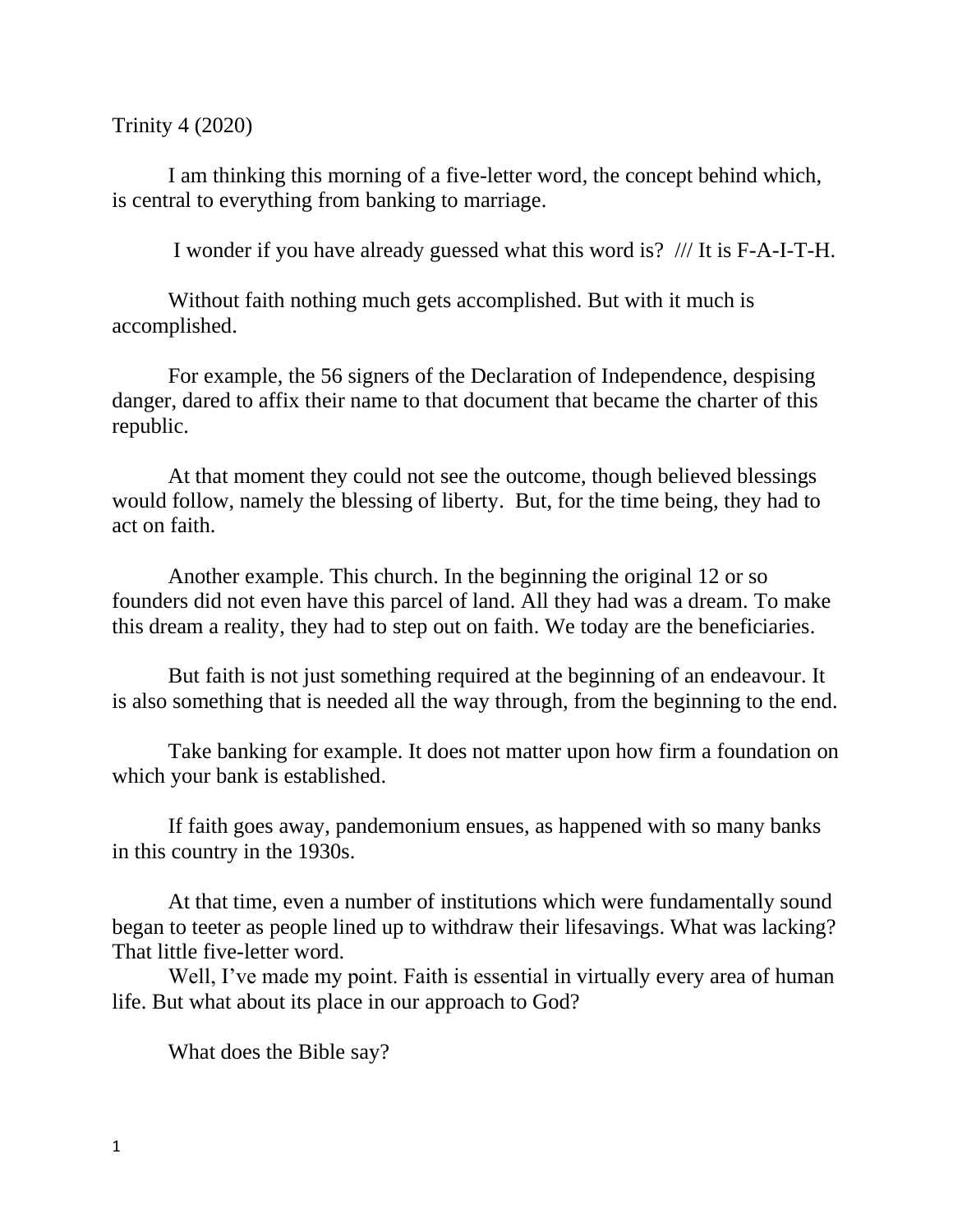Well, it has a great deal to say on the subject, not the least being that **without faith it is impossible to please God** (Hebrews 11:6) and with faith all things are possible (Mark 9:23).

In addition, the Bible highlights a number of exemplars of faith. Abraham, whom we meet in today's Old Testament lesson, tops the list.

He started out life in Ur of the Chaldees, in modern-day Iraq.

It was a region of idol worshipers, and we have no reason to think that Abraham and his family were any different from their neighbours.

But somehow God's call got through. Abraham not only heard that call but heeded it.

He pulled up his tent pegs and began heading in the direction God had told him to go, stopping for a time in Haran and then on to the land of Canaan.

Thinking of Abraham's faith, I am reminded of a conversation I overheard when I was 12 or 13. Two girl were talking after a Sunday School assembly. One said to the other:

## **"If believing in Jesus is what it takes to go to heaven, what do you have to lose. Okay, I believe in Jesus."**

Even at that young age, I sensed that there was something more to faith than this.

Abraham, who is sometimes called the Father of Faith, should give the lie to any such 'easy believe-ism'.

His belief was indeed a matter of the heart. He was convinced that God had spoken and that God could and would make good on His promises.

Yet, his faith was also a matter of the feet. Abraham engaged them and got moving.

The same sort of active, 'doing faith' is required today if we are to please God.

Both heart and feet much be engaged.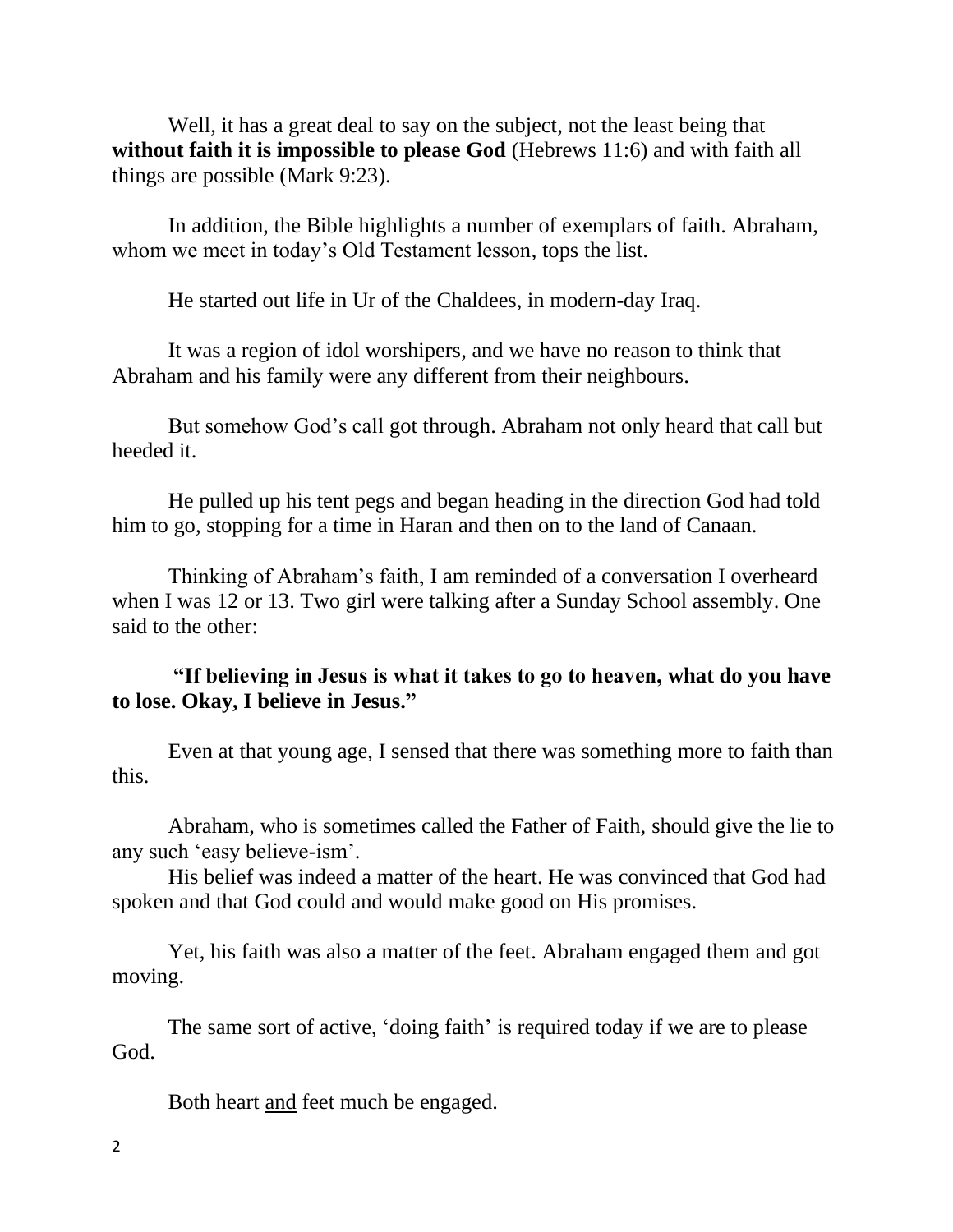When we stand to say the Creed . . . when we say 'I believe' . . . we are doing more than giving bare assent to a laundry list of theological propositions. No, we are enlisting for duty in the battle for truth. We are getting on the road with Abraham and people of faith out of every generation and place.

We have already said the Creed in this service, but the next time you say it, stand at attention and say it in the spirit of 'I'm signing up for duty' and see how much more meaningful it becomes.

Be deliberate. See yourself getting on the road with Abraham and his family.

And, that is exactly what we are doing. We are joining with the Old Testament people of God and journeying with them.

One the promises God makes to Abraham is that in his Seed or Offspring all the families of the earth will be blessed or saved. Jesus is that Seed or Offspring.

If we are in Him . . . if we have been joined to Jesus in faith and baptism . . . we are now a part of Abraham's enlarged family. All the promises made to the patriarch are ours.

We are on our way with Abraham to a new and better country.

For us that country is the new heaven and new earth promised in Revelation 21, a place of no more tears, no more sorrows, no more death.

Allow me to close with one final thought. It concerns the "I will-s" found in today's passage.

I don't know if you noticed them, but there they are before each of the promises God makes to Abraham.

## **"I will make of thee a great nation . . . I will bless thee and make thy name great**

**. . . I will bless them that bless thee,** and so on.

The world in which you and I live is a scary and dangerous place. Plague, prejudice, violence, hatred and discord stalk our streets.